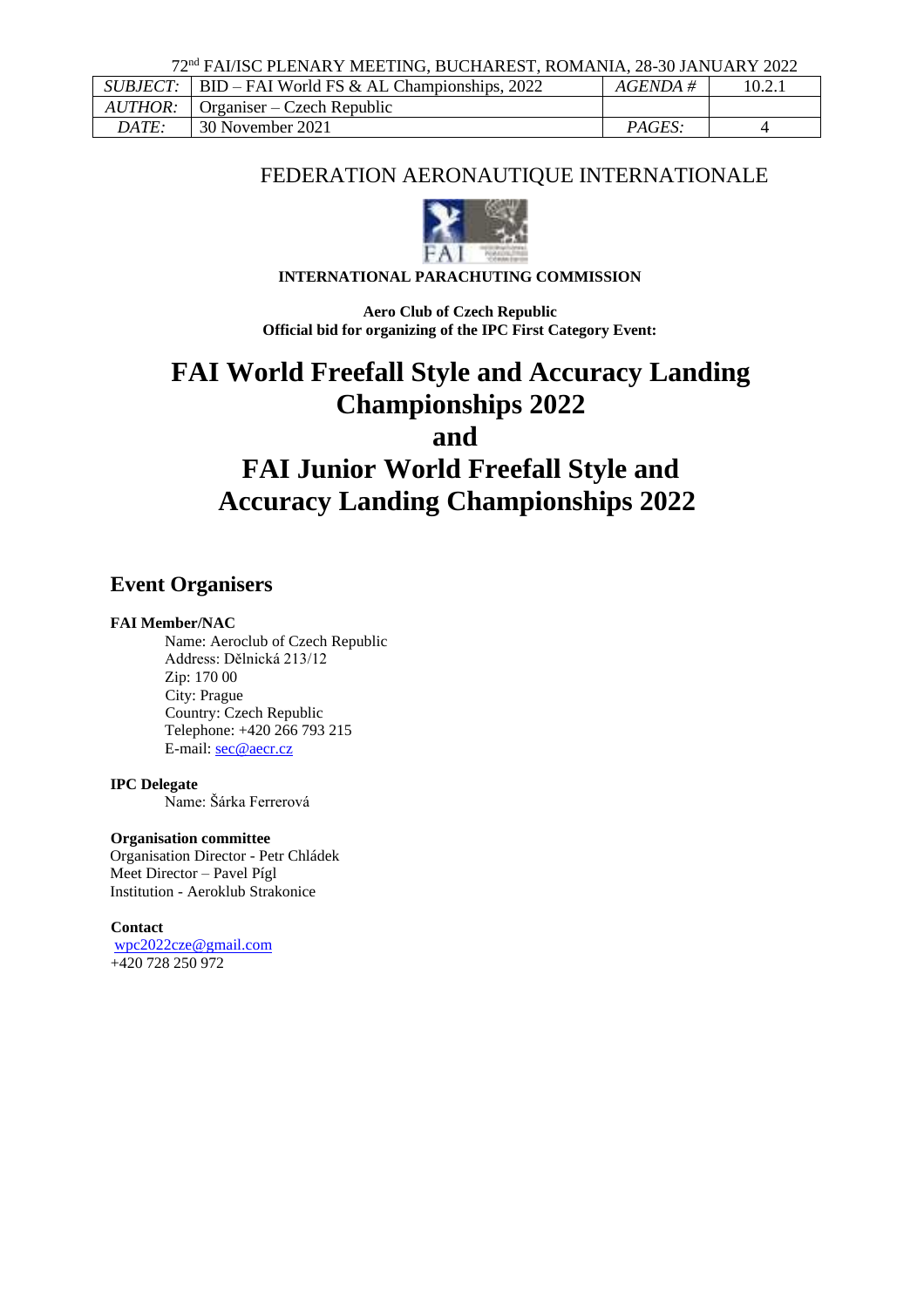|         | $SUBJECT:   BID - FAI World FS & A L.$ | AGENDA #      | 10.2.1 |
|---------|----------------------------------------|---------------|--------|
| AUTHOR: | $\Box$ Organiser – Czech Republic      |               |        |
| DATE:   | 30 November 2021                       | <i>PAGES:</i> |        |

Page. 2

## **Application fee**

Proof of payment attached to the bid.

Banking information for IPC refunds to the Organiser or the NAC needed for a return of the application fee if the bid is not accepted:

Account name : Aeroklub Strakonice Account number: 680150319/2010 IBAN: CZ8620100000000680150319 BIC / SWIFT: FIOBCZPPXXX

## **Event Details**

## **Full name of the event**

FAI World Freefall Style and Accuracy Landing Championships 2022 and FAI World Junior Freefall Style and Accuracy Landing Championships 2022

Letters of approval from the FAI Member/NAC – not applicable, bid submitted by NAC

#### **Disciplines to be contested**

Accuracy Landing & Freefall Style (male, female and junior)

#### **Competition dates and schedule**

16.7.2022 Arrival day, registration, training jumps\* 17.7.2022 Official arrival day, registration, training jumps\*, judges conference 17.7.2022, 19:00 1<sup>st</sup> Team Manager Meeting 18.7.2022 Start of the competition and opening ceremony 18. - 22.7.2022 Competition 23.7.2022, 15:00 Competition ends 23.7.2022 Award ceremony, banquet, closing party 24.7.2022 Departure day

\*The DZ can be open from 11.7.2022 (including) in case of interest in more training jumps. Competitors shall inform the organizer about their planned training.

#### **Location of the event**

Event will be held in the city Strakonice, at Strakonice airport LKST. City of Strakonice is located in the South of Bohemia aprox. 90 km from capital city - Prague.

#### **Details of access to location by air**

Strakonice is located in the south of Bohemia. You can use air transport to Prague Václav Havel airport, rent a car and use national highway D4 to Strakonice. It takes around one and half hour. Or you can use railway from Prague. It takes about two hours.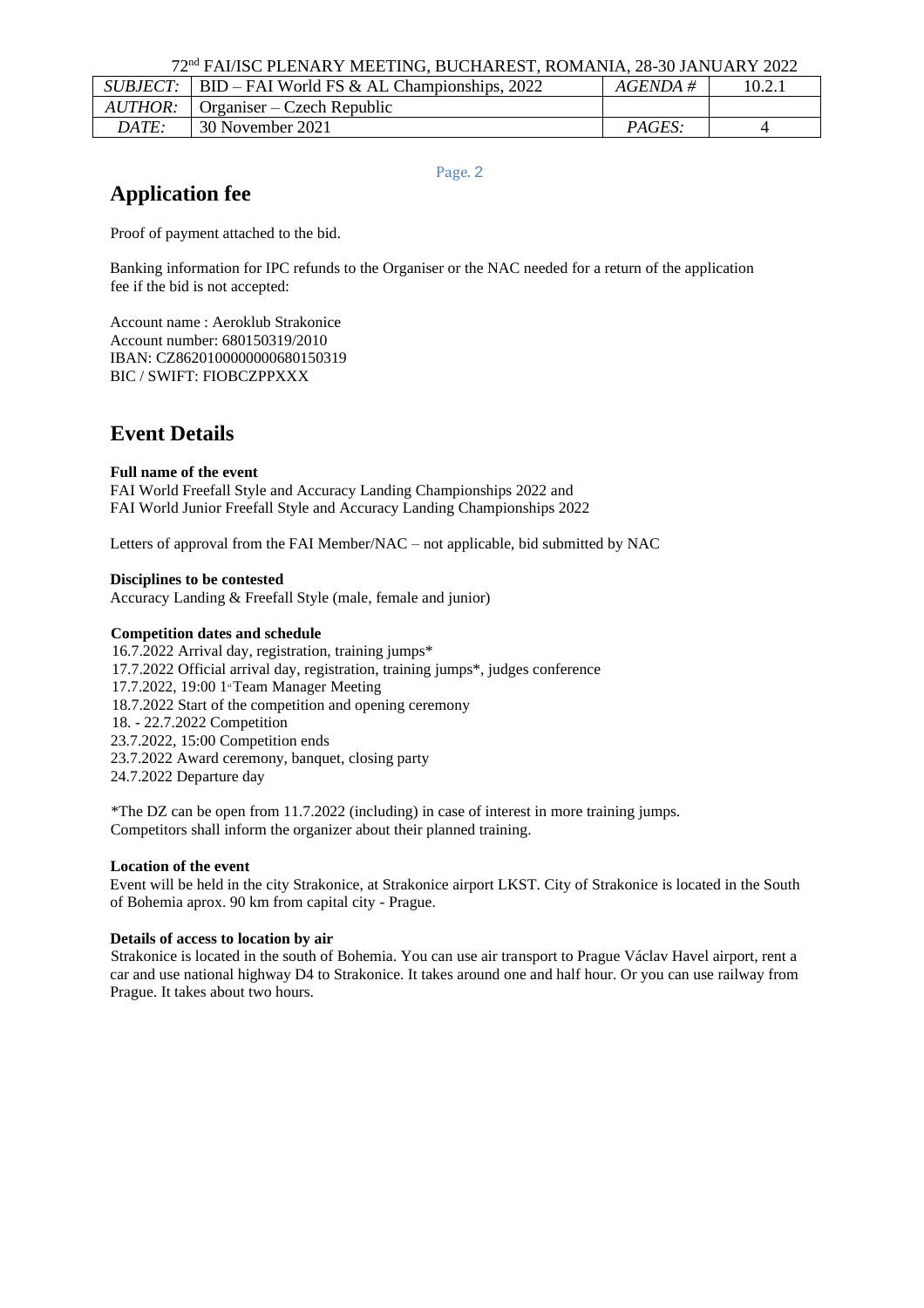72nd FAI/ISC PLENARY MEETING, BUCHAREST, ROMANIA, 28-30 JANUARY 2022

| <i>SUBJECT:</i> | BID – FAI World FS & AL Championships, 2022 | $AGENDA \#$   | 10.2.1 |  |
|-----------------|---------------------------------------------|---------------|--------|--|
| AUTHOR:         | l Organiser – Czech Republic                |               |        |  |
| DATE:           | 30 November 2021                            | <i>PAGES:</i> |        |  |

#### Page 3

#### **Weather conditions**

Climate in the Czech Republic is mild. During the month of July the temperature is around 30°C, average wind direction north with average speed of 2m/sec.

#### **Airspace restrictions**

At the airspace close to LKST there are no restrictions or any other military areas. For the competition will be published TRA GND-FL095, 5NM circle with center LKST.

#### **Landowner restrictions**

Not applicable. Aeroclub Strakonice, is owner and operator of LKST.

#### **Insurance requirements**

Personal health insurance and repatriation are responsibility of each participant and highly advisable. NAC requires third party insurance according to EASA.

#### **Proposed entry fees**

Head of delegation, Team Manager, team Coach 450 EUR (IPC sanction fee excluded) Freefall Style and Accuracy landing 700 EUR (IPC sanction fee excluded) Accuracy landing 600 EUR (IPC sanction fee excluded) Accompanying person 390 EUR (IPC sanction fee not required)

Entry fees include competition jumps, lunches and dinners, local transportation from recommended accommodation in Strakonice & gala dinner.

#### **Facilities**

Aeroclub Strakonice offers facilities like seminar room, briefing area, wifi, restaurant

## **Aircraft**

4x An 2

#### **Pre-event training jumps**

Cost of training jumps from 1000 m will be 20 EUR and from 2200 m will be 35 EUR. The aircraft(s) depend on the number of participants who have informed the organizer about their training.

#### **Accommodation**

Domov Mládeže při VOŠ, SPŠ a SOŠ řemesel a služeb Address: Plánkova 1132, Strakonice Website: [http://www.strakonice.eu/content/domov-mladeze-pri-vos-sps-sos](http://www.strakonice.eu/content/domov-mladeze-pri-vos-sps-sos-)remesel-sluzeb-strakonice [Email: alberova@prumstra.cz](mailto:alberova@prumstra.cz) Phone: +420 732 403 839

The organizer (Aeroklub Strakonice) will help to arrange the accommodation if asked.

#### **Local transportation**

Official shuttle bus from recommended accommodation will be included in the entry fee.